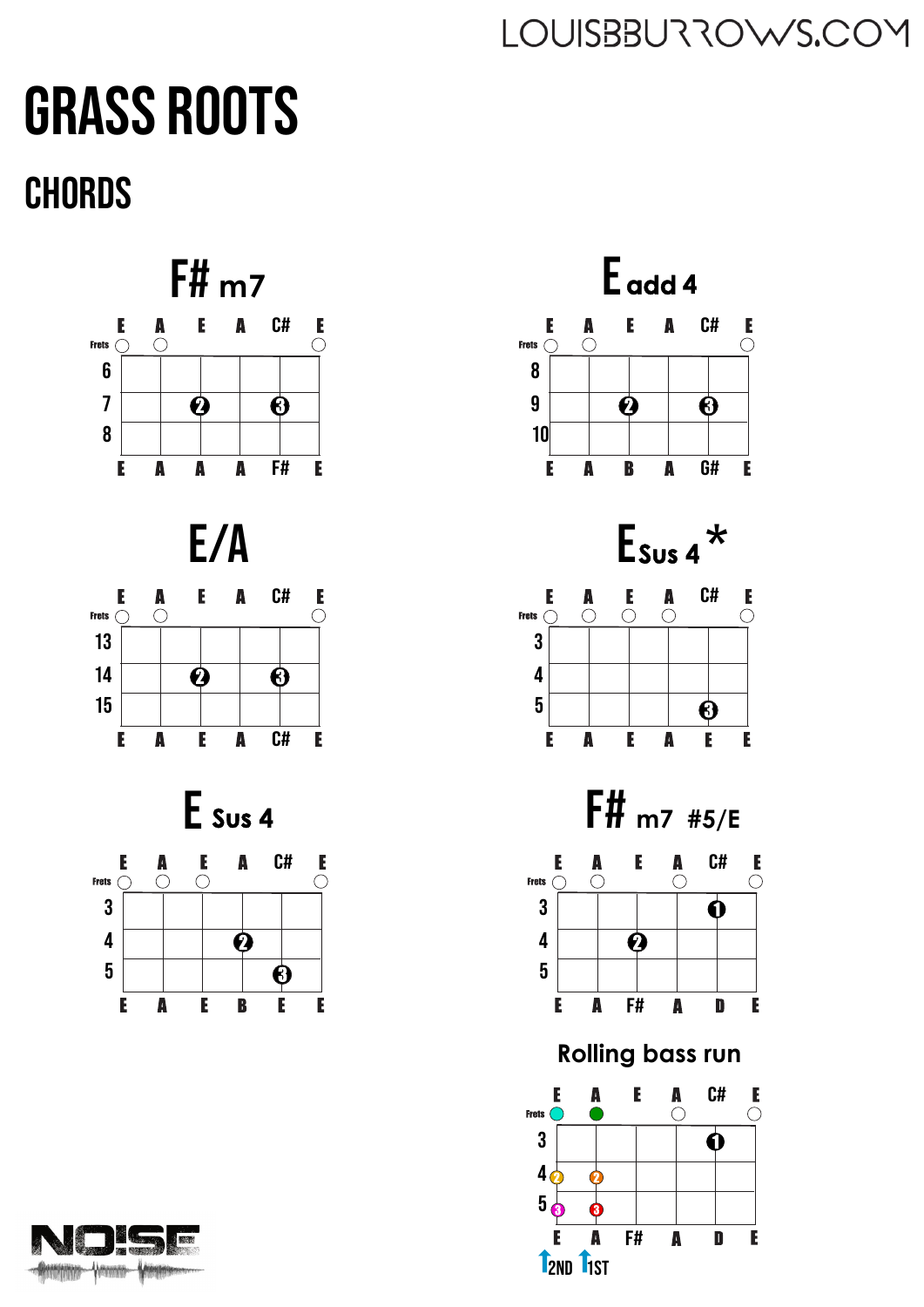## Grass Roots **CHORDS**





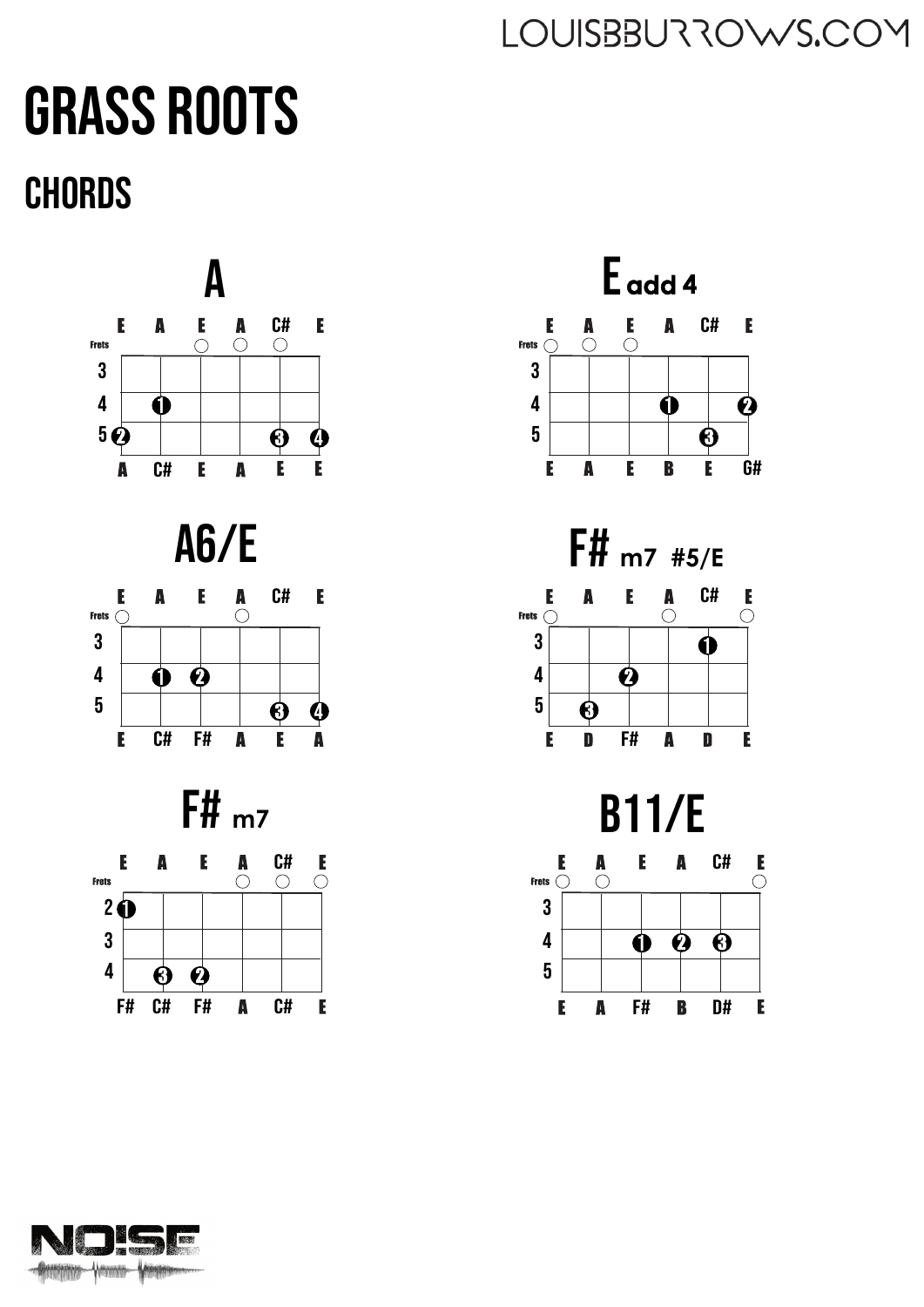# Grass roots

#### **Capo G open - 2nd fret**

#### **Intermission**

F#m7, E add 4,  $E/A$ 

Verse 1 - Esus4\*, Esus4, F#m7#5/E, Bass run

You scraped your knees when you were young Ran with wolves untamed and free Chased all dreams ripe for taking Now your aged body breaking

**Chorus** - A, Eadd4, A6�E, F#m7#5�E

As we soldier on these days Wearing the soles out of our old boots Remember those visions of our youth Tear out the green grass shoots Feel it now, much has changed Can you grasp the truth Dig it up from beneath the ground Those torn grass roots

.

**Intermission**

F#m7, E add 4,  $E/A$ 

**Verse 2** - Esus4\*, Esus4, F#m7#5�E, Bass run

You risked your heart to keep it alive Trailing smoke from fires far behind Through your memories you'd go roaming For peace of mind, vainly hoping

**Chorus** - A, Eadd4, A6�E, F#m7#5�E